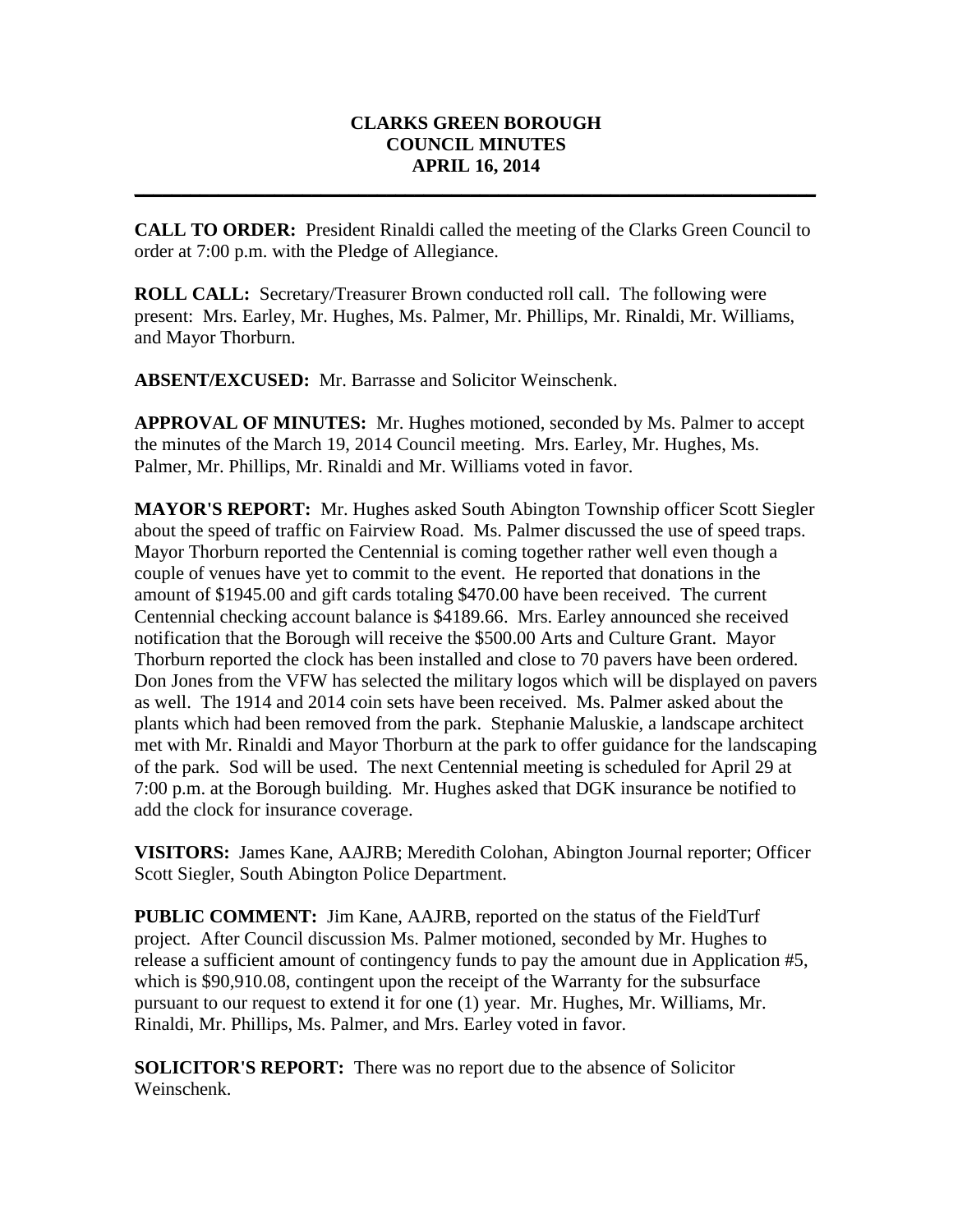**TREASURER'S REPORT:** The Treasurer's Report was presented by Mr. Hughes and was filed for audit. Current fund balances are as follows:

| <b>Capital Fund Money Market</b> | S | 23,515.73  |
|----------------------------------|---|------------|
| <b>Centennial Checking</b>       |   | 3,582.91   |
| General Fund Checking            |   | 193,889.23 |
| <b>General Fund Money Market</b> |   | 35,242.22  |
| Sewer Fund Checking              |   | 226,342.96 |
| <b>Sewer Fund Money Market</b>   |   | 84,920.41  |
| <b>State Funds Checking</b>      |   | 38,235.43  |
| <b>Total Checking/Savings</b>    | S | 605,728.89 |

Mr. Hughes reviewed checking account figures compared to last year's and last month's amounts. The Oliver, Price & Rhodes invoice was discussed which reflected a \$1,500.00 bill for litigation fees. Mr. Rinaldi will write a letter to DGK regarding the unnecessary fees as no litigation was needed. With no further questions from Council, Mr. Hughes motioned, seconded by Mr. Phillips to accept the Treasurer's Report and ratify the payment of the bills. Ms. Palmer, Mrs. Earley, Mr. Hughes, Mr. Rinaldi, Mr. Phillips, and Mr. Williams voted in favor. Mr. Hughes then compared amounts on the Budget vs. Actual report. He discussed current balances on accounts as compared to previous year balances. Mr. Hughes then reported on sewer payment liens and on those residents who have made payments toward their sewer bills after having received letters from the Borough. Additionally, Mr. Hughes reported on the audit of the Local Share Account for the year 2009. Mr. Hughes motioned, seconded by Mr. Phillips to accept the proposal from Murphy, Dougherty and Company to provide a project audit of the 2009 Local Share Account Grant for a fee of \$1,900.00. Payment of the \$1,900.00 audit fee was discussed. Mr. Hughes stated the Borough would pay the \$1,900.00 and bill AAJRB to reimburse the Borough for that amount. Mrs. Earley, Mr. Phillips, Mr. Rinaldi, Mr. Hughes, Mr. Williams and Ms. Palmer voted in favor. Mr. Hughes reported that DGK Insurance has requested the Borough update the signers on the bonds, which is currently underway. Mr. Rinaldi discussed a fee from DGK Insurance in the amount of \$20.00 to list the Commonwealth of PA as an additional insured. He contacted DGK Insurance to discuss this charge and was told they would check the policy and get back to Mr. Rinaldi. To this date, he has not heard back from them.

**BUILDING & GROUNDS:** Mr. Phillips reported the annual State inspection of the boiler in the Borough building was performed a couple of weeks ago. The inspection revealed a pressure relief valve which needed to be replaced. This work was done by Thermo Serve which resulted in a bill of \$246.55. Ms. Palmer mentioned a program Denny McGraw reported on where PP&L is offering \$7,150.00 worth of free LED fixtures. The deadline for applying for these fixtures is May 9, 2014. Mr. Phillips will talk to the DPW foreman.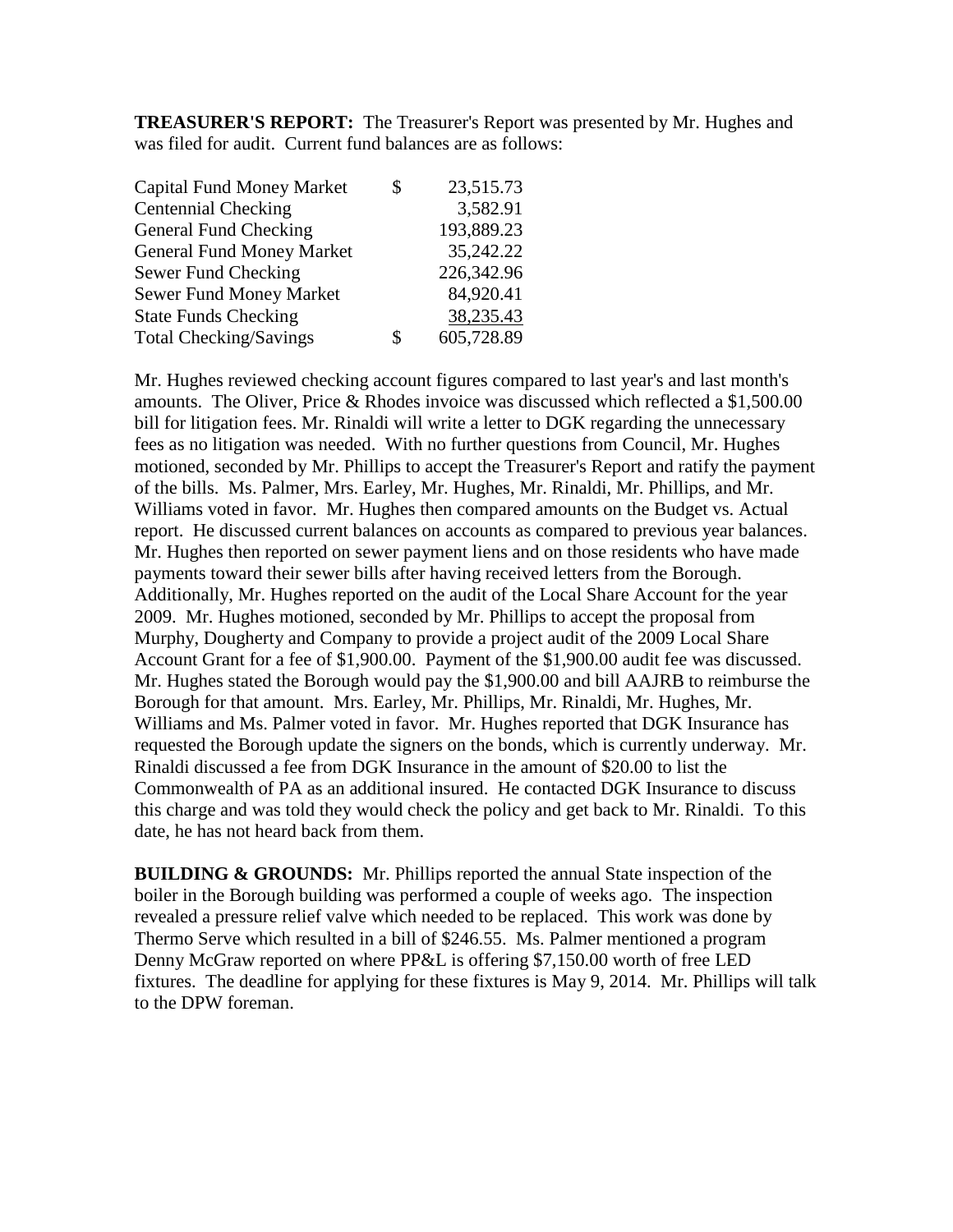**HEALTH & SAFETY:** President Rinaldi presented the Health & Safety report in Mr. Barrasse's absence. A complaint was received from a Borough resident who observed another automobile passing the school bus which had the flashers on. Mr. Rinaldi forwarded the complaint to Officer Siegler. One other request was received from a resident on Gordon Drive to repair holes where the road meets the driveway. Mr. Earley will contact the DPW Foreman.

**PUBLIC WORKS:** Mrs. Earley reported that during the week of April 21, Popple Construction will begin paving Abington Road starting at the Route 6 intersection by the Sunoco gas station. They anticipate it will take three weeks to complete the road past the Waverly Comm. All work in the Borough should be completed by the time of the Centennial weekend. In addition, Jack Scheuer and Al Weinschenk reviewed the bids for sanitary sewer TV line inspections. Pipe Services Corporation submitted the low bid in the amount of \$56,400.00. Borough Engineer Jack Scheuer recommends the Borough accept this bid. Mrs. Earley motioned, seconded by Mr. Hughes, to accept the \$56,400.00 bid submitted by Pipe Services Corporation. Ms. Palmer asked where they were from. Mrs. Earley replied that they have done work in the Borough in the past and will get back to Ms. Palmer regarding where they are from. Mr. Williams, Mr. Rinaldi, Ms. Palmer, Mrs. Earley, Mr. Phillips and Mr. Hughes voted in favor. Mrs. Earley then reported the DPW Foreman and DPW employee Dave Kohinsky are requesting to attend a free seminar about work zone traffic control on April 23 from 8 a.m. until noon at the PennDot office in Dunmore. Mrs. Earley motioned, seconded by Ms. Palmer to allow the DPW Foreman and Dave Kohinsky to attend the PennDot seminar on April 23. Mr. Phillips, Ms. Palmer, Mrs. Earley, Mr. Williams, Mr. Hughes and Mr. Rinaldi voted in favor. Mrs. Earley then reported on a Flagger Training course in Jessup at the Lackawanna County Center for Public Safety. This is a PennDot regulated course for which the newest DPW employee Mike Pehonich needs to attend. The cost for the course is \$75.00. Mrs. Earley motioned, seconded by Ms. Palmer to allow Mr. Pehonich to attend the Flagger Training course on May 20 in Jessup for a cost of \$75.00. Mr. Phillips, Ms. Palmer, Mrs. Earley, Mr. Williams, Mr. Hughes and Mr. Rinaldi voted in favor. On March 1, 2014 Mrs. Earley asked Borough Engineer Jack Scheuer what would be necessary to solve the water problem on North Abington Road near Our Lady of Peace School. After the ice in the area melted, he surveyed the area and proposed a resolution that would address the problem in Clarks Green as well as in Waverly Township. Members of Council have reviewed his estimate and description of work needed. Last year PennDot committed to address this problem, however now that the solution is more than running a pipe across Abington Road, Mrs. Earley asked if she had Council's permission to press our State Representative and Senator to advocate on our behalf for this future project. President Rinaldi replied that Mrs. Earley should contact the State Representative and Senator. Mayor Thorburn then asked Mrs. Earley about the drainage issue behind Our Lady of Peace School. Mrs. Earley replied that she had talked to Mr. Scheuer about this and he responded there is not enough of a grade for a pipe that long and the gutter which goes into the stream does not have a deep enough angle. He thought it would present another flooding problem.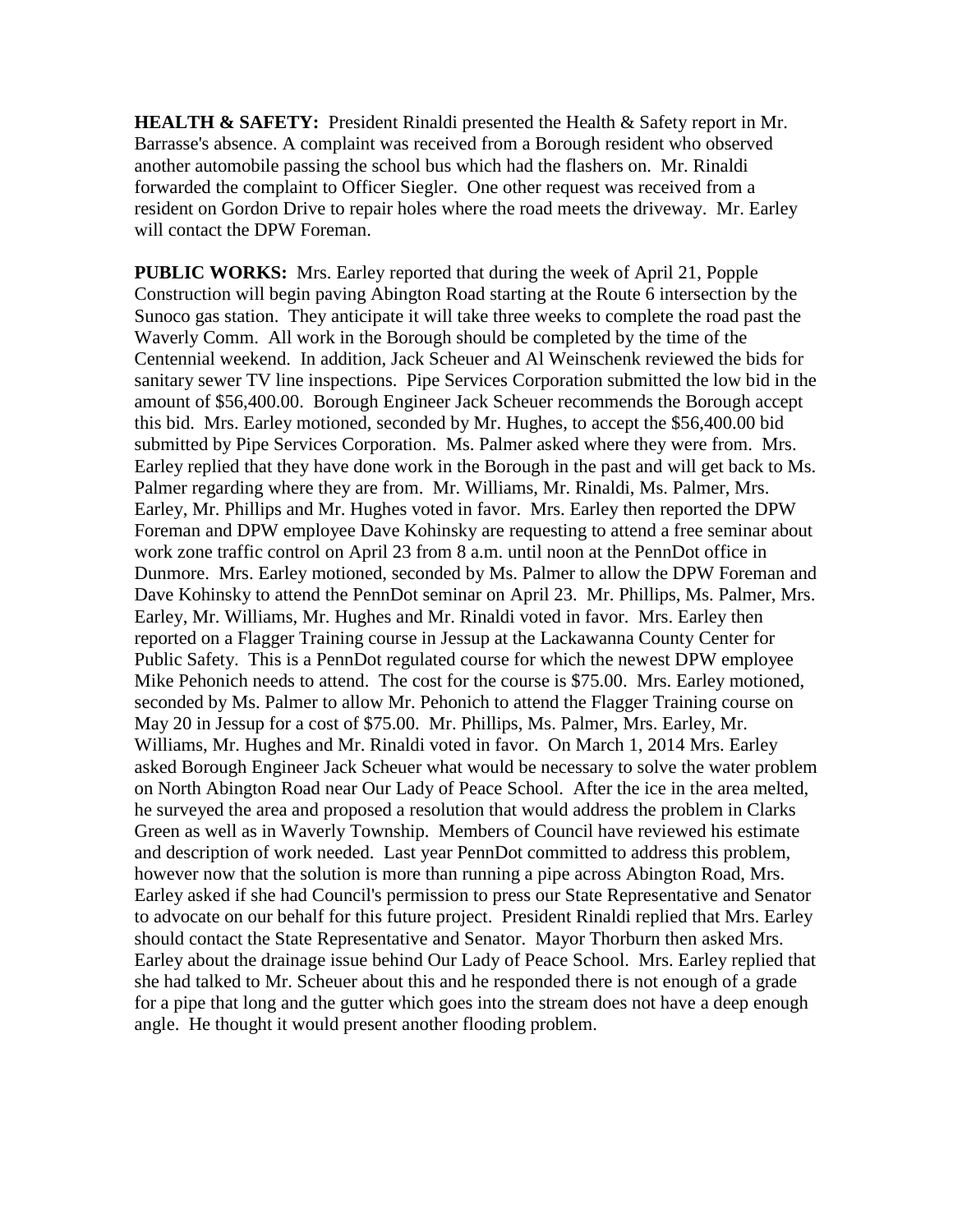**REFUSE & RECYCLING:** Ms. Palmer reported she spoke with Clarks Summit Borough and has agreed to work with them on the upcoming tire recycling event on May 31. She reported that she was the brainchild on this. She asked that Dean Salmon, who will be on the Borough payroll by then, be allowed to work at the recycling event from 9:00 a.m. to 12:00 due to the fact that the new Clarks Summit Council member is an older man and is unable to stack the tires in piles of 5 or 6 tires high. If there are more tires than one Clarks Summit truck can hold to take to the recycling center, Ms. Palmer is asking if the Clarks Green DPW Foreman can engineer a truck from our Borough to take tires to the recycling center, if Clarks Summit asks. Mr. Rinaldi asked who from Clarks Summit will be helping. Ms. Palmer replied the Boy Scouts and one or two Council members may be available. Mrs. Earley stated that she will talk to the DPW Foreman. Ms. Palmer reported that she talked to the DPW Foreman today. He did not know what Dean's schedule was yet. Ms. Palmer then reported the Lackawanna County Earned Income Tax Committee met on March 27, 2014 at 7:00 p.m. at the South Abington Township Building. Since this was the first meeting with a quorum, it was also the Reorganization Meeting. Officers remained the same with the exception of Mayfield Mayor Al Chelik, who was elected Secretary. The Committee voted to continue using Berkheimer as the tax collector; bills were approved for payment along with approval to begin the Annual Audit. She distributed minutes from this meeting.

**AAJRB:** Ms. Palmer reported the lengthy Board Meeting was held on March 27, 2014 at 6:30 p.m. at the Clarks Summit Borough building. An Easter Egg Hunt was held on Saturday, April 5. In addition, trout season opened on Saturday and there was a fantastic turnout at the AAJRB lake. In addition, Ms. Palmer reported Marywood's Student Veteran Alliance held a very successful event called Operation Tails for Troops on Sunday, April 13, 2014 at the AAJRB Dog Park. They raised at least \$11,000.00 for Paws and Stripes, an organization that places service dogs with U.S. military veterans with posttraumatic stress disorder and traumatic brain injury, which was more than double last year. Ms. Palmer reported that on the weekend of April 12 & 13, approximately 1,500 people enjoyed activities at the park.

**ACOG:** Ms. Palmer announced the ACOG meeting was held on Thursday, April 3, 2014 at 7:00 p.m. at the Clarks Green Borough building. A quorum was not present. Denny McGraw shared information about future electric cost savings for municipalities. Regular reports from municipal representatives were given. In addition, Ms. Palmer attended the semi-annual board meeting of the PACOG on Friday, May 4th in Center County. The consultant is still working on some exciting computer programs which will be helpful to PACOG members. Ms. Palmer stated she will report on her attendance at the PSAB Conference at the next work session. She will also bring material and brochures she collected from vendors while at the conference. On Monday, April 14, 2014 Ms. Palmer attended a 2 hour information/question and answer session with a representative from the Cohen Law Firm. She suggested the idea of a joint municipal hearing and the group discussed the pros & cons/cost savings of a joint hearing with neighboring clusters of municipalities. A steering committee was set up with several members in attendance at the meeting. It was noted that COMCAST will not enter into agreements of less than 10 years. Ms. Palmer reported that each municipality will be receiving a timeline and description for